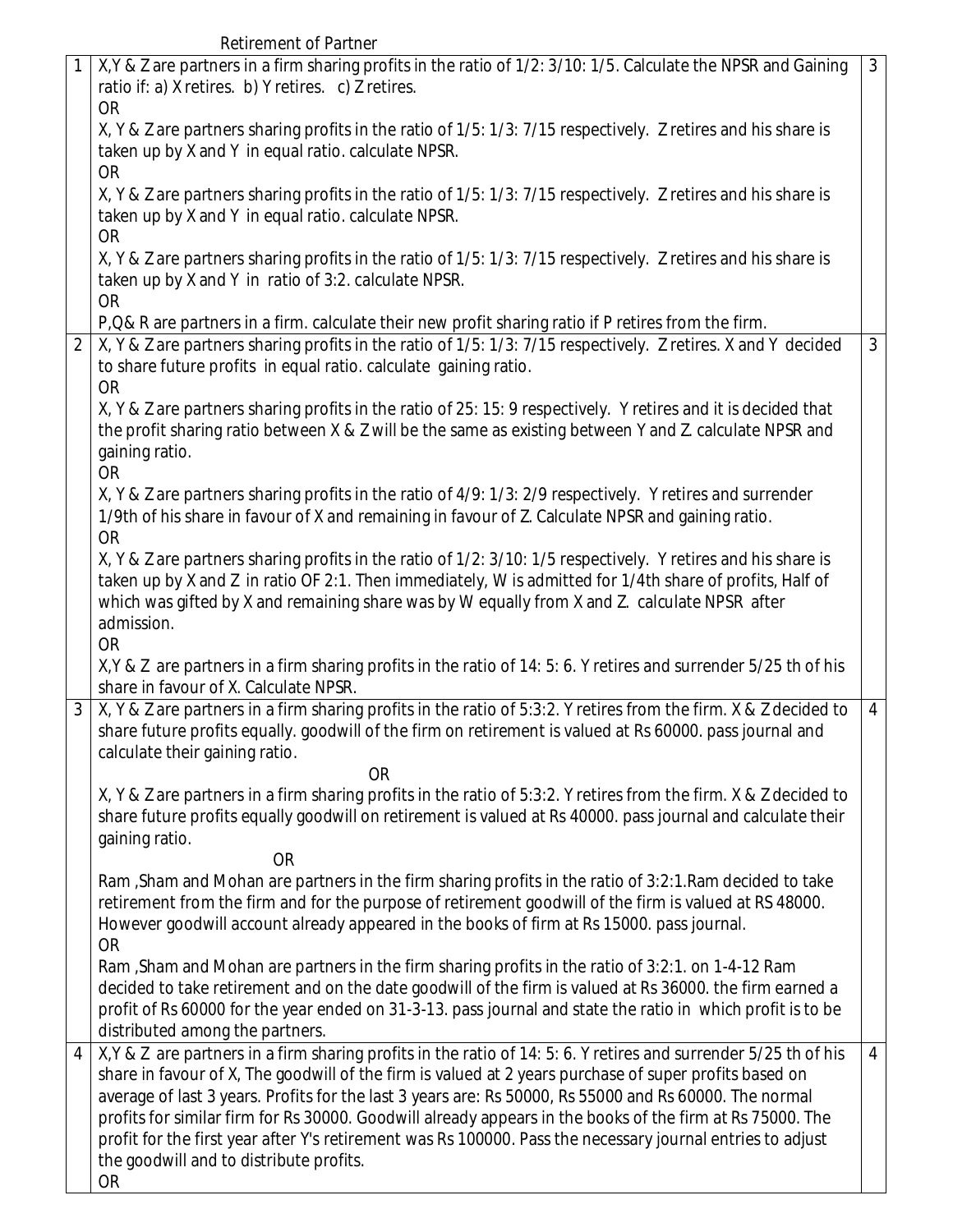|   | Ram, Sham and Mohan are partners in the firm sharing profits in the ratio of 3:2:1. on 1-4-12 Ram<br>firm-                                                                                                                                                                                                                                                                                                  |                           |        |        | decided to take retirement from the firm and on the date following balances appeared in the books of                                                                                                                                                                                                                                 |   |  |  |
|---|-------------------------------------------------------------------------------------------------------------------------------------------------------------------------------------------------------------------------------------------------------------------------------------------------------------------------------------------------------------------------------------------------------------|---------------------------|--------|--------|--------------------------------------------------------------------------------------------------------------------------------------------------------------------------------------------------------------------------------------------------------------------------------------------------------------------------------------|---|--|--|
|   | Goodwill Rs 54000, General Reserve Rs 30000 and P/L Rs 21000. pass journal on retirement.                                                                                                                                                                                                                                                                                                                   | <b>OR</b>                 |        |        |                                                                                                                                                                                                                                                                                                                                      |   |  |  |
|   | X, Y and Z are the partner sharing profits in the ratio of 5:3:2. On 31 <sup>st</sup> march 2008 Z decided to take<br>retirement. On the same date their books shows a credit balance of reserve and surplus account of Rs<br>40000 and a debit balance of profit and loss account of Rs 10000. On the occasion goodwill of the firm is<br>valued at Rs 60000. Pass journal on Z's retirement.<br><b>OR</b> |                           |        |        |                                                                                                                                                                                                                                                                                                                                      |   |  |  |
|   | Ram, Sham and Mohan are partners in the firm sharing profits in the ratio of 3:2:1. on 1-4-12 Ram<br>firm-                                                                                                                                                                                                                                                                                                  |                           |        |        | decided to take retirement from the firm and on the date following balances appeared in the books of                                                                                                                                                                                                                                 |   |  |  |
|   | Goodwill Rs 45000, General Reserve Rs 15000 and P/L (Debit) Rs 12000. pass journal on retirement.<br><b>OR</b>                                                                                                                                                                                                                                                                                              |                           |        |        |                                                                                                                                                                                                                                                                                                                                      |   |  |  |
|   | along with interest $@8\%$ p.a. Show the X Loan account till it is finally paid off.                                                                                                                                                                                                                                                                                                                        |                           |        |        | X, Y & Z are in partnership sharing profits in the ratio of 5:3:2 respectively. X retires from the firm as on<br>01-01-2013 when his capital shows a net credit balance of Rs 82100 after the necessary adjustments. X is<br>to be paid Rs 22100 in cash immediately on retirement and the balance in three equal annual instalments |   |  |  |
| 5 | X, Y & Z were partners sharing profits in the ratio of 3:2:1. On 31-03-2014 Y retired. On the date of his                                                                                                                                                                                                                                                                                                   |                           |        |        | retirement the balance in his capital account was Rs 35000. The other assets and liabilities of the firm on                                                                                                                                                                                                                          | 8 |  |  |
|   | the date were as follows:<br>and Investment Rs 30000.                                                                                                                                                                                                                                                                                                                                                       |                           |        |        | Cash Rs 10000; Building Rs 100000; Plant and Machinery RS 40000; Stock Rs 20000; Debtors Rs 20000                                                                                                                                                                                                                                    |   |  |  |
|   | The following was agreed between the partners on Y's retirement:                                                                                                                                                                                                                                                                                                                                            |                           |        |        |                                                                                                                                                                                                                                                                                                                                      |   |  |  |
|   | Building to be appreciated by 20%.                                                                                                                                                                                                                                                                                                                                                                          |                           |        |        |                                                                                                                                                                                                                                                                                                                                      |   |  |  |
|   | Plant and Machinery to be depreciated by 10%.<br>A provision of 5% to be created for doubtful debts.                                                                                                                                                                                                                                                                                                        |                           |        |        |                                                                                                                                                                                                                                                                                                                                      |   |  |  |
|   | Stock was to be valued at Rs 18000 and investment at Rs 35000.                                                                                                                                                                                                                                                                                                                                              |                           |        |        |                                                                                                                                                                                                                                                                                                                                      |   |  |  |
|   | An old typewriter completely written off was sold for Rs 2000.                                                                                                                                                                                                                                                                                                                                              |                           |        |        |                                                                                                                                                                                                                                                                                                                                      |   |  |  |
|   | Partner had to pay Rs 5000 to the family of an employee who died in an accident.                                                                                                                                                                                                                                                                                                                            |                           |        |        |                                                                                                                                                                                                                                                                                                                                      |   |  |  |
|   | from 31-03-2015.                                                                                                                                                                                                                                                                                                                                                                                            |                           |        |        | Y had to pay Rs 1000 cash and balance in three equal yearly instalments with interest $@$ 10% p.a starting                                                                                                                                                                                                                           |   |  |  |
|   | Pass journal.                                                                                                                                                                                                                                                                                                                                                                                               |                           |        |        |                                                                                                                                                                                                                                                                                                                                      |   |  |  |
|   | Prepare Y's capital account and Y's loan account till it is finally paid off.<br><b>OR</b>                                                                                                                                                                                                                                                                                                                  |                           |        |        |                                                                                                                                                                                                                                                                                                                                      |   |  |  |
|   |                                                                                                                                                                                                                                                                                                                                                                                                             |                           |        |        | A, B & C are partners sharing profits in the ratio of 3:2:1. Their balance sheet as on 31 <sup>st</sup> December 2004 is                                                                                                                                                                                                             |   |  |  |
|   | as under.<br>Liabilities                                                                                                                                                                                                                                                                                                                                                                                    | Amount                    | Assets | Amount |                                                                                                                                                                                                                                                                                                                                      |   |  |  |
|   | Creditors                                                                                                                                                                                                                                                                                                                                                                                                   | 30000                     | Cash   | 18000  |                                                                                                                                                                                                                                                                                                                                      |   |  |  |
|   | <b>Bills payable</b>                                                                                                                                                                                                                                                                                                                                                                                        | 25000<br>Debtors<br>16000 |        |        |                                                                                                                                                                                                                                                                                                                                      |   |  |  |
|   |                                                                                                                                                                                                                                                                                                                                                                                                             | Less prov. 3000<br>22000  |        |        |                                                                                                                                                                                                                                                                                                                                      |   |  |  |
|   | General reserve<br>12000<br>Stock<br>18000                                                                                                                                                                                                                                                                                                                                                                  |                           |        |        |                                                                                                                                                                                                                                                                                                                                      |   |  |  |
|   | A's capital<br>40000<br>Furniture<br>30000                                                                                                                                                                                                                                                                                                                                                                  |                           |        |        |                                                                                                                                                                                                                                                                                                                                      |   |  |  |
|   | B's capital<br>Machinery<br>80000<br>40000                                                                                                                                                                                                                                                                                                                                                                  |                           |        |        |                                                                                                                                                                                                                                                                                                                                      |   |  |  |
|   | C's capital<br>30000<br><b>Building</b><br>60000<br>168000<br>168000                                                                                                                                                                                                                                                                                                                                        |                           |        |        |                                                                                                                                                                                                                                                                                                                                      |   |  |  |
|   | B retired on 1 <sup>st</sup> January 2005 on the following terms:                                                                                                                                                                                                                                                                                                                                           |                           |        |        |                                                                                                                                                                                                                                                                                                                                      |   |  |  |
|   | Provision for doubtful debts will be raised by Rs 1000.                                                                                                                                                                                                                                                                                                                                                     |                           |        |        |                                                                                                                                                                                                                                                                                                                                      |   |  |  |
|   | Stock will be depreciated by 10-% and furniture by 5%.                                                                                                                                                                                                                                                                                                                                                      |                           |        |        |                                                                                                                                                                                                                                                                                                                                      |   |  |  |

There is an outstanding claim for damages of Rs 1100 and it is to be provided for in the books.

Creditors will be written back by 6000.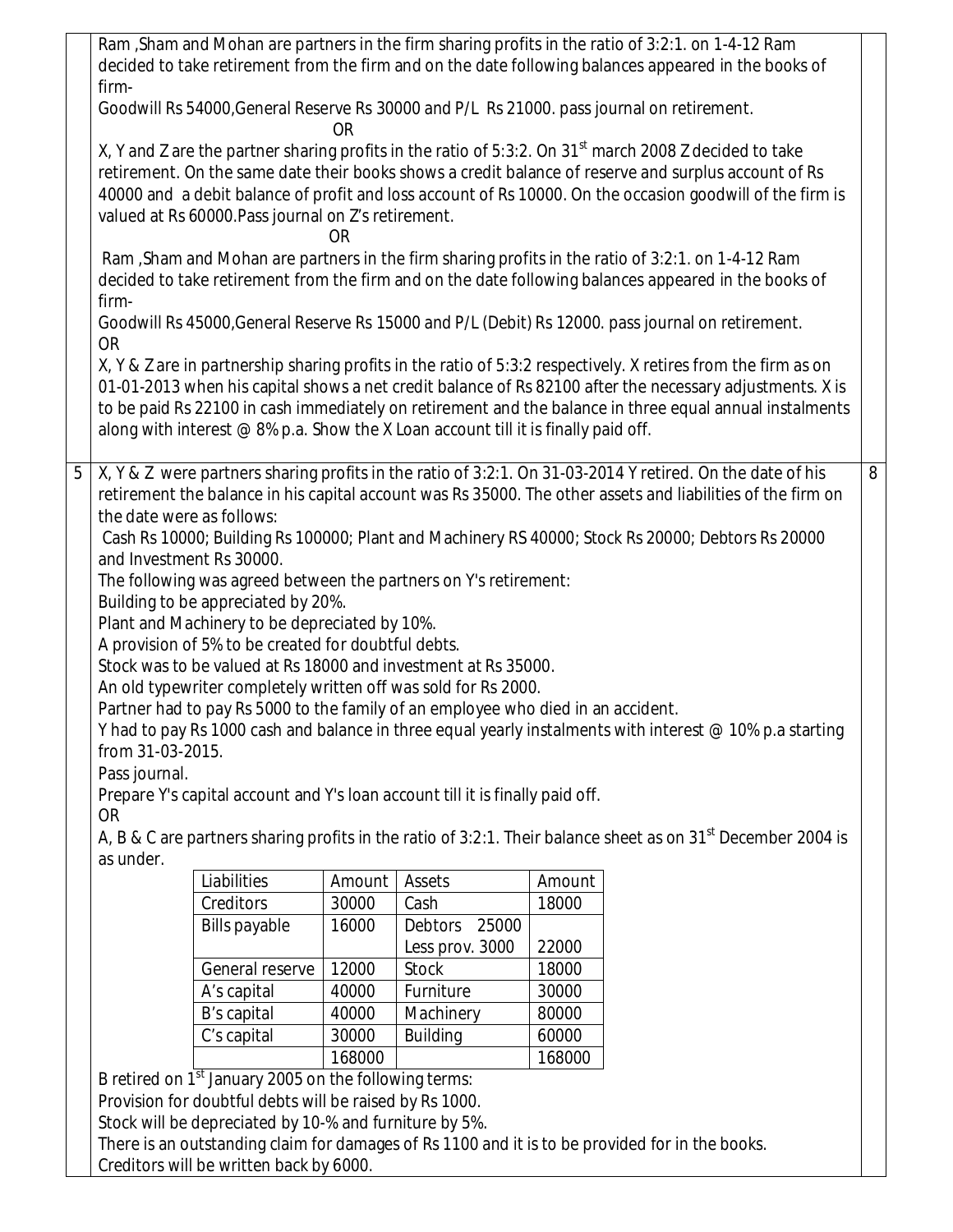Goodwill of the firm is valued at Rs 24000 and same is not to be shown in the books. Prepare revaluation account, partner's capital account and the balance sheet of A&C. OR

P, Q & R were partners sharing profits in the ratio of 2:3;5. Om 31<sup>st</sup> march 2004 their balance sheet was as follows:

| Liabilities      | Amount | Assets                  | Amount |
|------------------|--------|-------------------------|--------|
| <b>Creditors</b> | 70000  | <b>Bank</b>             | 45000  |
| P's capital      | 80000  | <b>Debtors</b><br>40000 | 35000  |
|                  |        | 5000<br>Less prov.      |        |
| Q's capital      | 70000  | <b>Stock</b>            | 50000  |
| R's capital      | 60000  | <b>Building</b>         | 140000 |
|                  |        | Profit and loss account | 10000  |
|                  | 280000 |                         | 280000 |

On the above date R retired from the firm on the following terms: Building was to be depreciated by Rs 40000.

Provision for doubtful debts was to be maintained at 20% on debtors.

Salary outstanding Rs 5000 was to be recorded and creditors Rs 4000 will not be claimed.

Goodwill of the firm was valued at Rs 72000 and the same was to be treated without opening goodwill account.

R was to be paid Rs 15000 in cash through bank and balance was to be transferred to his loan account. Prepare revaluation account; partners' capital account and balance sheet. OR

P, Q and R were partners sharing profits in the ratio of 3:2:1. their balance sheet as on 31st march 2010 ,

| <b>Liabilities</b>   | Amount | <b>Assets</b>           | <b>Amount</b> |
|----------------------|--------|-------------------------|---------------|
| Creditors            | 13000  | Cash                    | 4700          |
| <b>Bills payable</b> | 590    | <b>Debtors</b>          | 8000          |
| P's capital          | 15000  | <b>Stock</b>            | 11690         |
| Q's capital          | 10000  | <b>Building</b>         | 23000         |
| R's capital          | 10000  | Profit and loss account | 1200          |
|                      | 48590  |                         | 48590         |

Q retired on the above mentioned date on the following terms:

Value of Building is to be to Rs 30000.

A provision for doubtful debts to be made at 5% on debtors.

Goodwill is to be valued at Rs 18000.

Rs 2800 to be paid to Q immediately and the balance in three equal annual instalments along with interest 10%p.a.

Pass journal and prepare Q's loan account till it is finally settled.

6 A, B & C are partners sharing profits in the ratio of 3:2:1. Their balance sheet as on 31<sup>st</sup> December 2004 is as under. 8

| Liabilities          | Amount | Assets          | Amount |
|----------------------|--------|-----------------|--------|
| Creditors            | 30000  | Cash            | 18000  |
| <b>Bills payable</b> | 16000  | Debtors 25000   |        |
|                      |        | Less prov. 3000 | 22000  |
| General reserve      | 12000  | <b>Stock</b>    | 18000  |
| A's capital          | 40000  | Furniture       | 30000  |
| B's capital          | 40000  | Machinery       | 80000  |
| C's capital          | 30000  | <b>Building</b> | 60000  |
|                      | 168000 |                 | 168000 |

B retired on  $1<sup>st</sup>$  January 2005 on the following terms:

Provision for doubtful debts will be raised by Rs 1000.

Stock will be depreciated by 10-% and furniture by 5%.

There is an outstanding claim for damages of Rs 1100 and it is to be provided for in the books.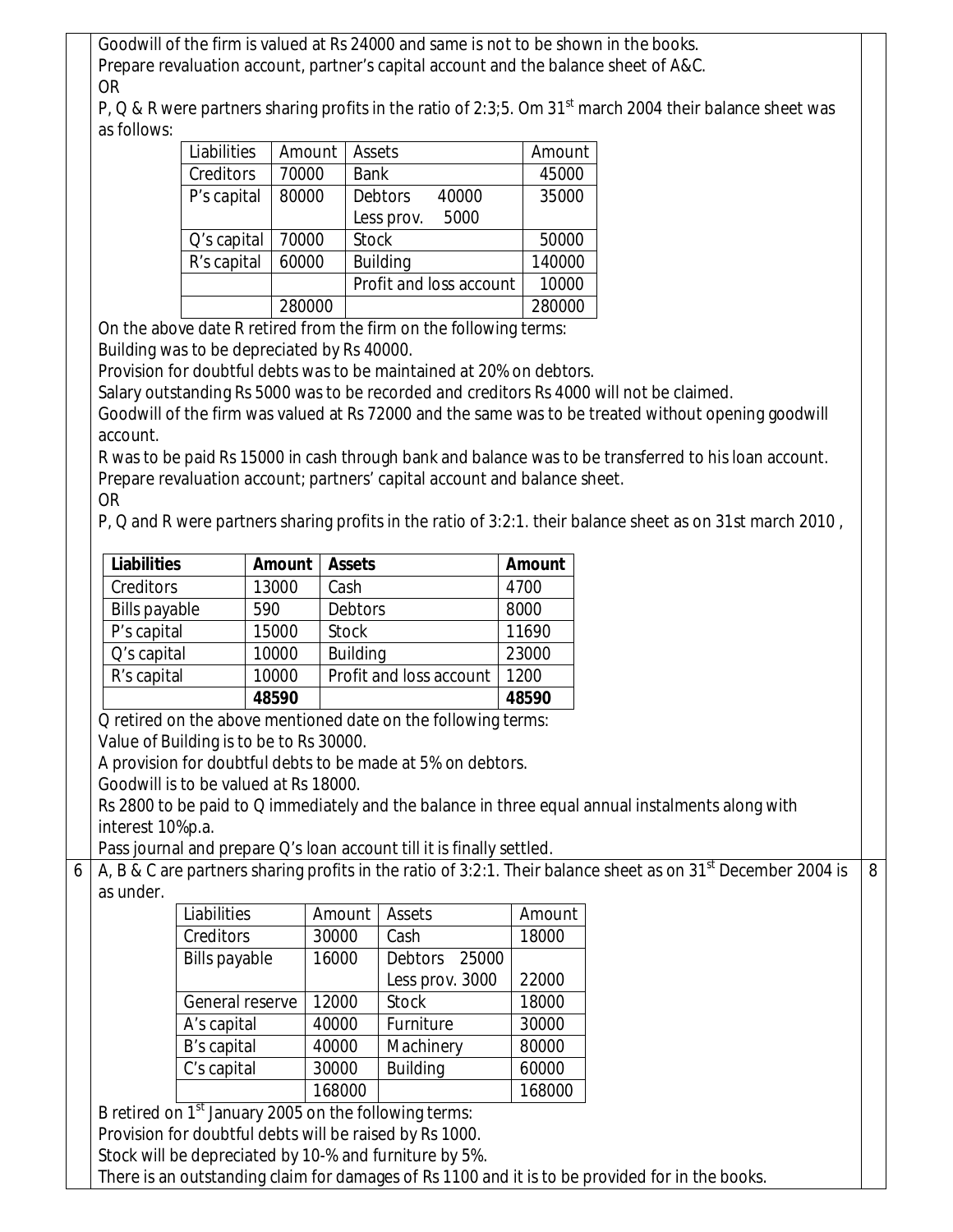Creditors will be written back by 6000.

Goodwill of the firm is valued at Rs 24000 and same is not to be shown in the books.

B is paid in full with cash brought in by A & C in such a manner that their capitals are in proportion to their profit sharing ratio of 1:1.

Prepare revaluation account, partner's capital account and the balance sheet of A&C.

**OR** Service Service Service Service Service Service Service Service Service Service Service Service Service Service Service Service Service Service Service Service Service Service Service Service Service Service Service S

P, Q and R were partners in the ratio of 3:2:1. Their balance sheet as at 31<sup>st</sup> December, 2004 as follows : Balance Sheet

| Liabilities                    | Amount | Assets                     | Amount |
|--------------------------------|--------|----------------------------|--------|
|                                | (Rs)   |                            |        |
| <b>Sundry Creditors</b>        | 20,160 | Cash at Bank               | 20,160 |
| <b>Reserve for Contingency</b> | 9,600  | <b>Sundry Debtors</b>      | 14,400 |
| Capital Accounts:              |        | <b>Plant and Machinery</b> | 20,800 |
| Capital Accounts:              |        | Land and Buildings         | 22,400 |
| 16,000<br>P                    |        |                            |        |
| 16,000<br>O                    |        |                            |        |
| 16,000<br>R                    | 48,000 |                            |        |
|                                | 77,760 |                            | 77,760 |

On the date, R retires and amount due to him was paid in cash. Other terms were agreed as follows : Create a provision of 5 % on sundry debtors for doubtful debts.

Depreciation plant and machinery was Rs. 4,520.

Land and building was revalue at Rs. 24,160.

capital of the new firm is to be fixed at Rs 60000 and same is to be adjusted in their new profit sharing ratio between P & Q i.e 1:1.

You are required to prepare revaluation account, partners' Capital account and balance sheet after retirement of Z.

**OR** Service of the state of the state of the state of the state of the state of the state of the state of the state of the state of the state of the state of the state of the state of the state of the state of the state o Ram, Bishen & Chintan are partners sharing profits in the ratio of 5:3:2. Their balance sheet as on 31<sup>st</sup> December 2004 is as under.

| Liabilities               | Amount | Assets          | Amount |
|---------------------------|--------|-----------------|--------|
| Creditors                 | 30000  | Cash            | 18000  |
| <b>Bills payable</b>      | 10000  | Debtors 25000   |        |
| workmen compensation fund | 6000   | Less prov. 3000 | 22000  |
| General reserve           | 12000  | <b>Stock</b>    | 18000  |
| Ram's capital             | 40000  | Furniture       | 30000  |
| Bishen's capital          | 40000  | Machinery       | 80000  |
| Chintan's capital         | 30000  | <b>Building</b> | 60000  |
|                           | 168000 |                 | 168000 |

B retired on 1<sup>st</sup> January 2005 on the following terms:

Provision for doubtful debts will be reduced by Rs 1000.

Stock will be depreciated by 10-% and furniture by 5%.

Creditors will be written back by 6000.

liability against workmen compensation fund is determined at Rs 4000.

Goodwill of the firm is valued at Rs 24000 and same is not to be shown in the books.

The capital of the new firm be fixed at Rs.150000 and the same is to be adjusted in their new profit

sharing ratio between A & C i.e. 1:1. ( adjustment to be made in cash)

Prepare revaluation account, partner's capital account and the balance sheet of A & C.

**OR** Service Service Service Service Service Service Service Service Service Service Service Service Service Service Service Service Service Service Service Service Service Service Service Service Service Service Service S

P ,Q & R were Partners sharing profits in the ratio of 1/2: 1/3:1/6. They provide following information on 31st December 2014. Creditors Rs 108000; debtors Rs 100000 and Provision for doubtful debts Rs 2000; Machinery Rs 240000; Land and Building Rs 500000 stock Rs 90000; Cash at Bank Rs 80000. On the date Q wants to retire. P & R decided to share future profits in the ratio of 4:3. Fill in the missing figures in the Revaluation A/c, Partners capital A/c and the Balance Sheet of the new firm: